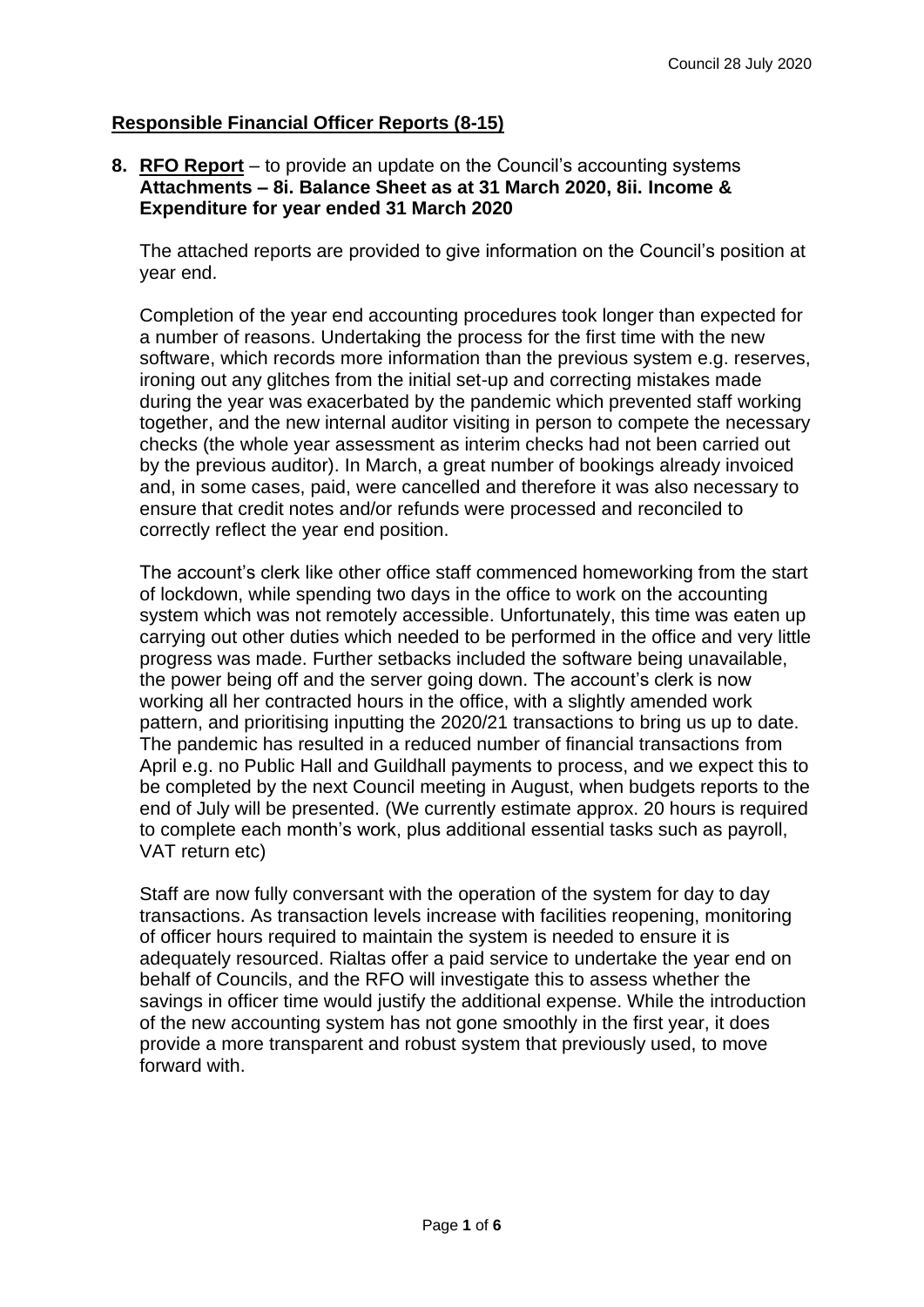**9. Annual Internal Auditor Report 2019/2020** to receive and consider the Internal Auditor's report.

## **Attachments - 9i. Internal Audit Report, 9ii. Annual Internal Audit Report (from AGAR), 9iii. Internal Audit Coverage Coronavirus Impact**

The Internal Auditors Report includes 3 recommendations as follows:

**1. Procedure manuals are produced for all key areas in sufficient detail to allow a temporary or new member of staff to undertake the function with minimal disruption.** 

A comprehensive manual is currently in place at the TIC, while detailed instructions exist for aspects of the Facilities Assistant and Admin Assistant roles, such as for the process for raising all invoices.

It will be time consuming to put these in place but may also assist in reviewing the number of officer hours required for various tasks. In view of the priorities currently set for senior staff and the account's clerk this task should be considered for the October to December 2020 quarter.

**2. The Council reviews its current reserves to ensure it is in compliance with best practice and its own reserve policy.** 

In accordance with the Council's reserves policy it should hold a minimum of £147,563 in general reserves (based on 2020/21 budget). The balance is currently £94,175 however, in addition it has £100,000 in an earmarked reserve for a possible investment in the cattle market redevelopment. As Cornwall Council have sourced funding for phase 1 (the workspace) it is unlikely that an investment opportunity with a satisfactory return would be possible, and therefore these monies could be returned to the general reserve to rectify this position.

Recommendation: To agree to return the monies in the Cattle Market Investment reserve to the general reserve

**3. A member verifies bank reconciliations on at least a quarterly basis.** 

Bank reconciliations on all accounts are undertaken monthly by the account's clerk and checked by the RFO. To accord with Financial Regulation 2.2 these should be verified quarterly by a member who is not the Chair or an account signatory (RB, SC, JP, JS, NT, CW). It is suggested this takes place on or around Friday 14 August when the first three months reconciliations will have been completed and can be reported to Council on 25 August.

Recommendation: To agree which Councillor will undertake this check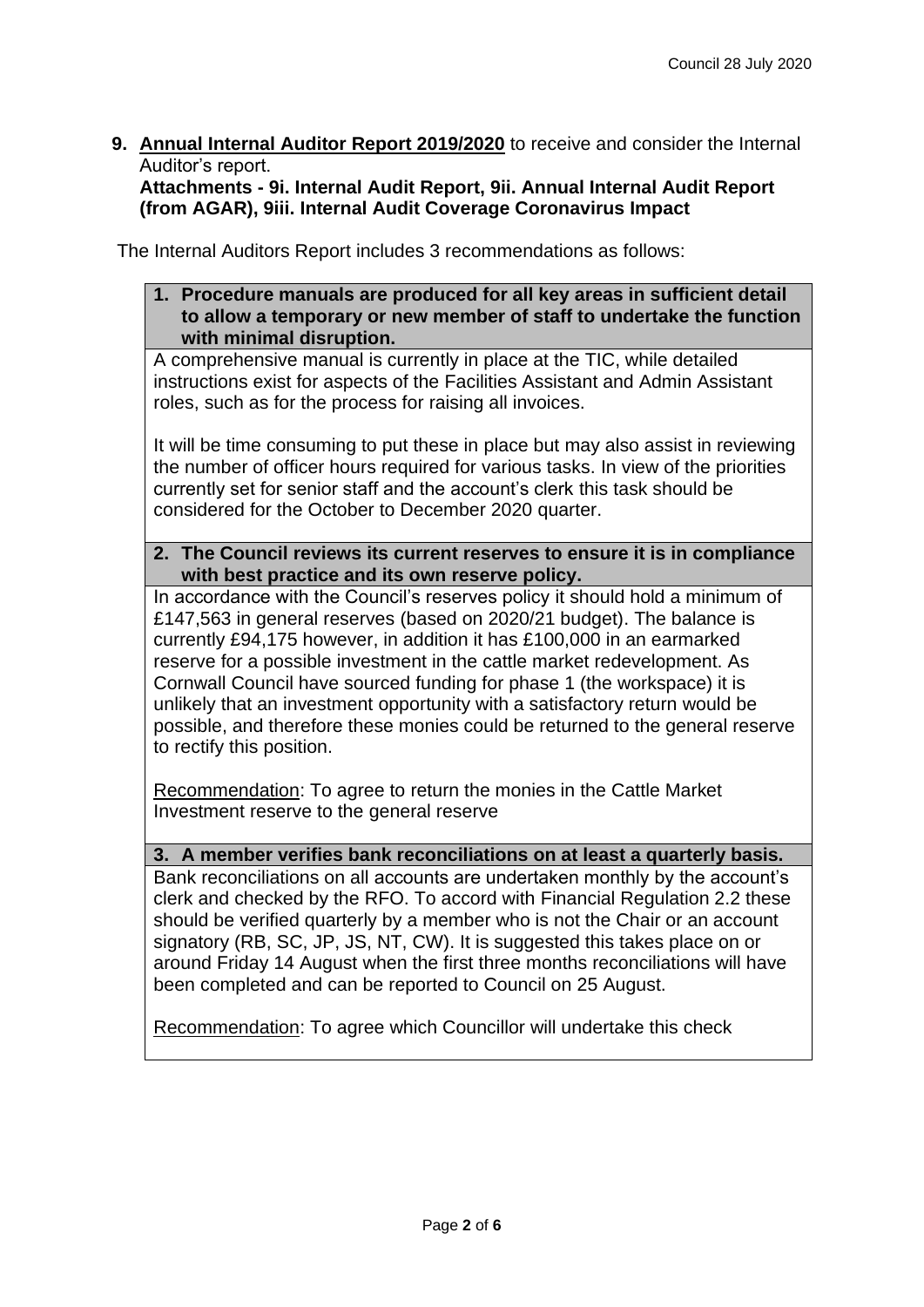In addition, four other actions are suggested:

**1. Financial Regulation 11.1(b) sets out the requirement to comply with the Public Contracts Regulations 2015 and places a limit of £60,000 (the Council's own threshold for a formal tender process).** 

*The Regulations apply to procurements above £25,000 whether they are subject to a formal tender process or not and it is suggested that the wording is amended to reflect this and that the Regulations are followed for all such procurement activity.* 

The annual review of the Financial Regulations is due in August 2020 and this suggested amendment should be included.

#### **2. Purchase orders are used and are kept in a separate file rather than being appended to the invoice.**

*The audit trail would be enhanced if purchase orders were attached to the invoice once payment has been agreed. The Council's accounting system has a purchase order module which also allows commitments to be taken into consideration when monitoring budgets and may be worth considering.* 

Since we began homeworking, a new more detailed electronic purchase order register has been in operation, which can be remotely accessed. This will be maintained, and in future the paper copy attached to the invoice on receipt.

#### **3. Payments are included on payment schedules which are reported to and approved by Members, the values included are exclusive of VAT, so the total amount of actual payments are not included.**

*The control should be in respect of payments made not the impact on the Council's accounts and thus the total value of payments should be included in future.* 

This commenced from 24 March 2020 and is already in place as per the schedule of payments presented at this meeting.

**4. The Council reviewed its risk management arrangements in June 2019 and must be mindful of the requirement to review the effectiveness of its internal controls prior to approving the Annual Governance Statement.** 

*The Coronavirus pandemic has had significant impacts on local councils not only in terms of the way that work is carried out but for some there will be significant losses of income and potentially increased costs. The Council's experience should be reflected in its risk management arrangements and continuity planning as well as any financial impact being included in its budget management processes and reserves policies.* 

*In addition it is suggested that a formal appraisal of the impact of the pandemic, including (the unlikely) possibility that there is an impact on the 2019/20 accounts, is carried out as part of the Councils approval of the Annual Governance Statement, specifically Assertion 8.* 

The Review of Internal Controls and Financial Risk Assessment are presented at agenda item 10 and include reference to the impact of the pandemic.

Members should consider these impacts when responding to assertion 8 of the Annual Governance Statements presented at agenda item 11.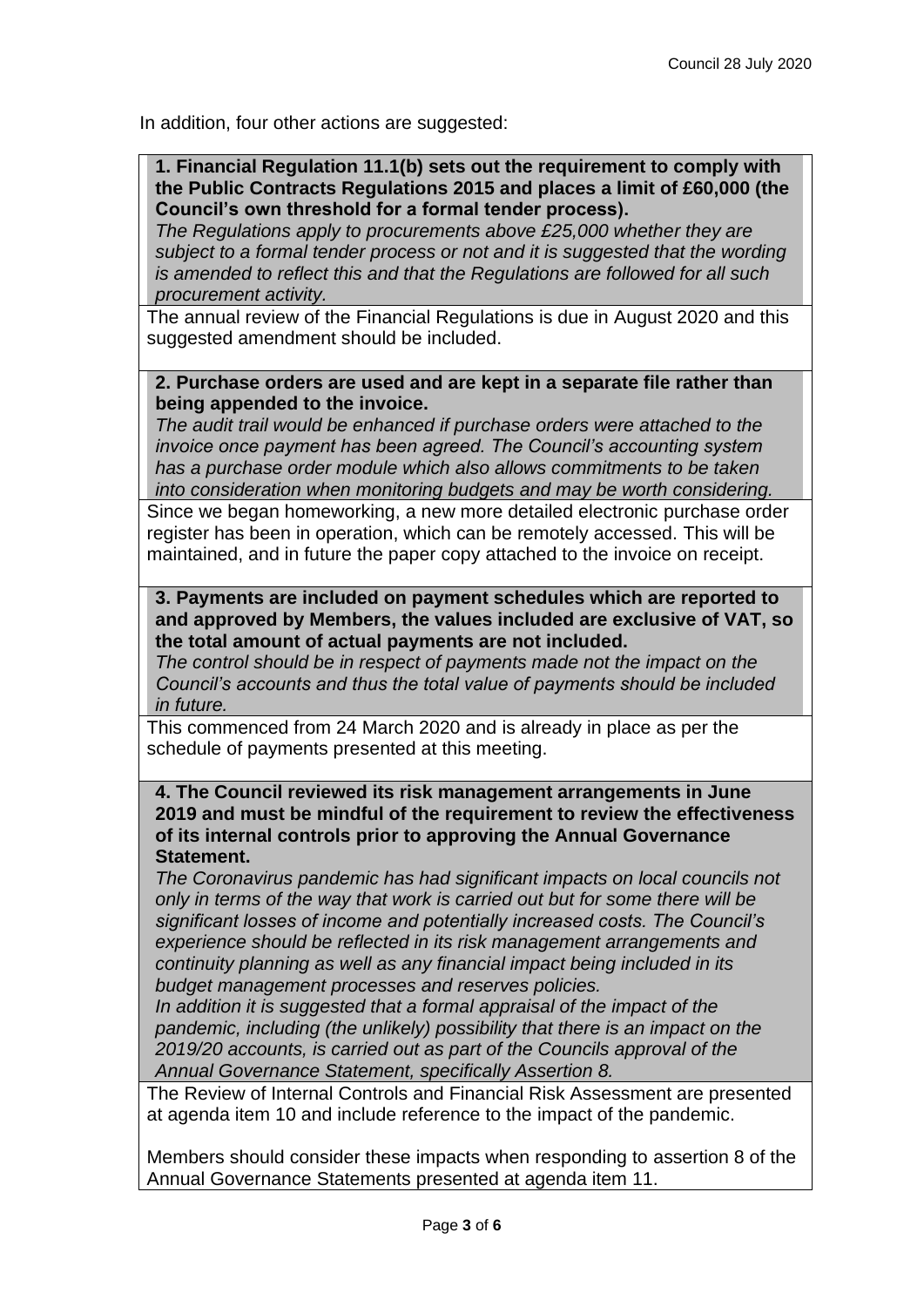The following points should also be noted, and actions taken:

**1. Internet banking controls are about to be strengthened to incorporate Member 'release' of payments.** 

The Town Clerk, Account's Clerk and RFO undertook training with HSBC on 30 April for use of the new bacs payments system which requires Councillors to authorise payments electronically before they are released. However, this has not yet been rolled out to councillors due to the restrictions of the pandemic.

The RFO will contact those councillors involved (RB, SC, JP, JS, NT & CW) to consider how this may be done safely with support provided to ensure payments are not delayed.

**2.** *TIC/Museum -* **Testing revealed that in a couple of instances takings had not been banked; new procedures have been implemented and we will test them during 2020/21.**

New procedures have been agreed to be implemented from reopening of the TIC and museum, and staff briefed. The RFO will monitor implementation.

**3.** *Shop Rents -* **Rental income is charged in line with the leases provided; in one instance a copy of a renewed lease could not be located so we will test that one during the next financial year.**

We were unable to provide a current lease for the small office at the Guildhall. We hold a lease dated 2012 expiring in 2015. Property committee minutes from 2015 show a resolution that this should be renewed at an increased rent until September 2018. The increased rent has been charged, but we are unable to locate the lease which will now also have expired. Coodes have been contacted for a copy, however, they indicate that their office is closed during the current Coronavirus.

This matter should be passed to the Facilities committee to ensure it is in order by the interim internal audit checks in December 2020.

### **Recommendations:**

- **a) To agree to return the monies in the Cattle Market Investment reserve to the general reserve**
- **b) To agree which Councillor will undertake the bank reconciliation verification check in mid-August**
- **c) To agree that the RFO should make regular reports to Council on the progress of all actions from the internal auditor's report.**
- **10.Annual Review of the effectiveness of Internal Controls and Risk Management Arrangements 2019/2020** – to review the effectiveness of internal controls and risk management arrangements for 2019/2020 and consider any additional action required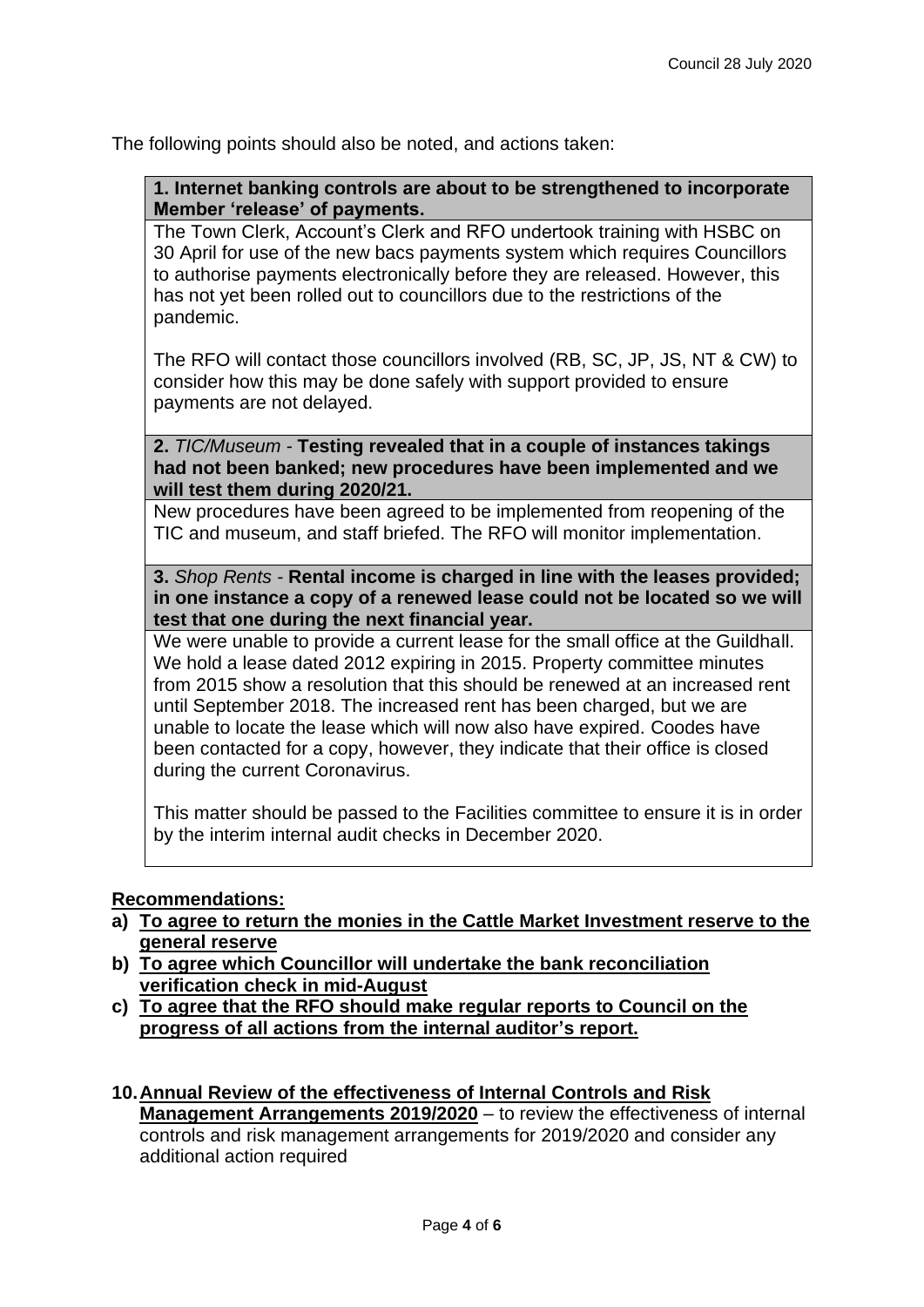## **Attachments – 10i. Statement of Internal Control 2020, 10ii. Financial Risk Assessment**

Annually, the Council must review the effectiveness of its internal controls and risk management arrangements, before considering the Annual Governance Statements. The attachments are provided to assist with the review.

### **Recommendation: To approve the Statement of Internal Control 2020 and Financial Risk Assessment as reviewed July 2020**

### **11. Annual Governance Statement 2019/2020** – to respond to each of the nine Statements of the Annual Governance Statement (Section 1 – Page 4). **Attachment – 11. AGAR**

The Council must consider and respond to each statement, with reference to the discussions on agenda points 9 and 10. As advised by the internal auditor, particular consideration must be given the impacts of the current coronavirus pandemic.

### **Recommendation: To approve the Annual Governance Statement for 2019/20 as completed by the Council for signature by the Chairman and Clerk**

**12.Accounting Statements 2019/2020** – to consider and approve the Accounting Statements for 2019/2020 signed by the RFO (Section 2 – page 5).

The Accounting Statements for 2019/2020 within attachment 11 which have been checked by the internal auditor are presented for approval.

### **Recommendation: to approve the Accounting Statements 2019/2020 for signature by the Chairman**

**13.Budget Monitoring 2020/2021 –** to receive and accept a report on all committee budgets for monitoring purposes. **Attachment – 13. Budget Monitoring Report** – to follow

## **Recommendation: To accept the budget monitoring report**

**14.Schedule of Payments** – to receive and approve the schedule of payments. **Attachment – 14. Schedule of Payments**

**Recommendation: To approve the Schedule of Payments**

**15.Aged Debtor** – to agree action on an outstanding debt